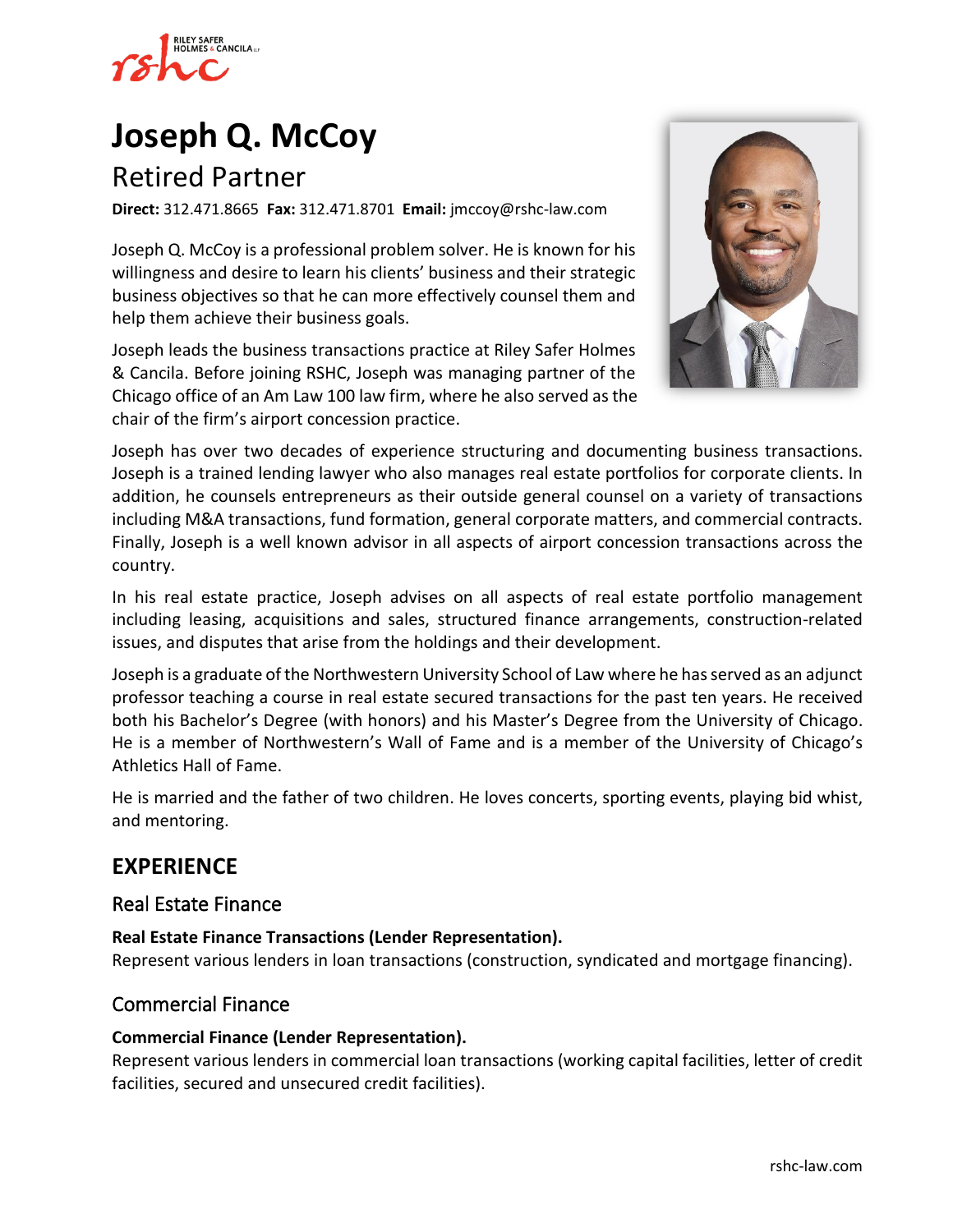

#### Airport Concessions

Represent clients in all aspects related to the Airport Concession business. Representations include Master / Prime Concessionaries, ACDBE operators, brands, airlines, and municipalities.

#### Retail & Consumer Products

**Grocery Chain Disposition.** Represented a consortium of investors in the disposition of a chain of grocery stores in Texas and Louisiana.

**Department Store Chain Disposition.** Represented a consortium of investors in the disposition of retail mall anchors in Texas, Colorado, Michigan, and Louisiana.

#### Real Estate

#### **Retail Leasing.**

#### Representative Engagements

- Negotiation of multiple retail leases for insurance company in California, Ohio, Maryland, Pennsylvania, Hawaii, and Georgia
- Negotiation of retail leases for grocery store chain in Texas
- Negotiation of retail leases for national wireless service provider in Illinois, Wisconsin, and Indiana

**Office Leasing.** Negotiation of office tenant leases in Arizona, California, Florida, Indiana, Nevada, New York, North Carolina, Ohio, Pennsylvania, Texas, Washington, and Florida.

**Real Estate Acquisitions.** Represented the buyer in the acquisition of various properties across the United States.

National grocery store chain (600 stores).

#### Representative Engagements

- \$143,000,000 acquisition of the Ritz-Carlton, Kapalua, HI (Purchase of Owner's Membership Interests)
- \$100,000,000 acquisition of the Eden Roc Hotel, Miami Beach, FL (Purchase of Owner's Membership Interests)
- \$87,600,000 acquisition of LAX Marriott, Los Angeles, CA
- \$78,000,000 acquisition of Marriott's Frenchman's Reef Beach Resort, St. Thomas, USVI (Purchase of Owner's Membership Interests)
- \$70,000,000 acquisition of the Renaissance Worthington Hotel, Fort Worth, TX
- \$38,000,000 acquisition of the Alpharetta Marriott Hotel, Alpharetta, GA
- \$14,750,000 acquisition of the Omni Orrington Hotel, Evanston, IL
- \$5,000,000 acquisition of Riverfront Golf Club at Harbourview, Suffolk, VA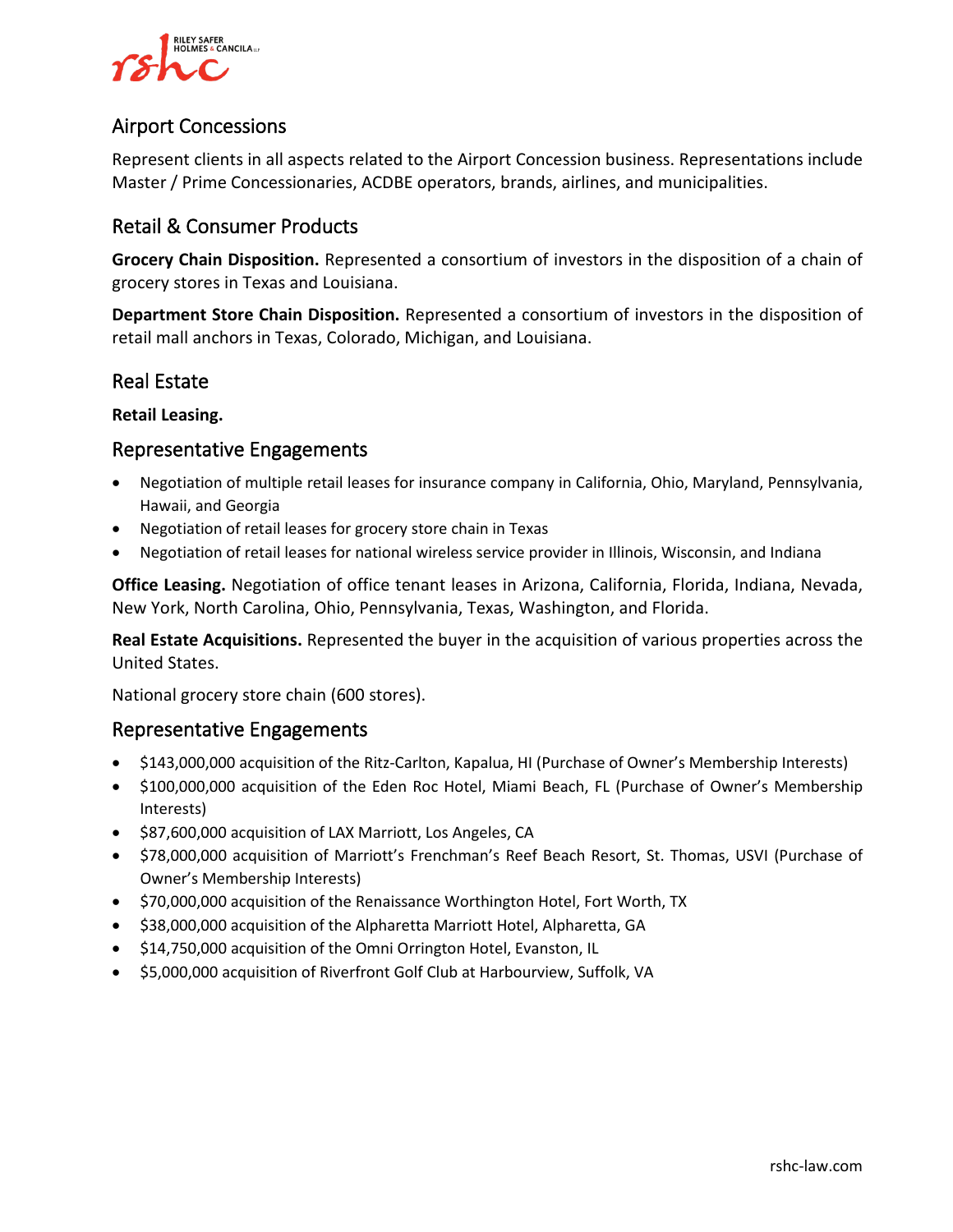## **RILEY SAFER HOLMES & CANCILALLE**

**Real Estate Dispositions.** Represented various sellers in the disposition of property across the United States.

#### Representative Engagements

- Multiple retail mall anchors in Texas, Colorado, Michigan, Louisiana, and the state of Washington
- National grocery store chain properties in Texas and Louisiana (over 50)
- \$9,700,000 sale of college campus in Wheaton, IL
- \$7,012,500 sale of mall property in Plano, TX
- \$6,000,000 sale of mall property in Novi, MI
- \$3,300,000 sale of mall property in Fort Worth, TX
- Sale of 122 S. Michigan, Chicago, IL

**Real Estate Construction.** Negotiation of construction contracts in Arizona, California, Georgia, IIIinois, New Mexico, New York, Ohio, Texas, and St. Kitts.

## **CREDENTIALS**

#### Education

Northwestern Pritzker School of Law, J.D., 1998 University of Chicago, A.M., 1994 University of Chicago, A.B., 1994, *with honors*

#### Bar Admissions

Illinois New York Texas

#### Professional Memberships

American Bar Association National Bar Association Section of Commercial Law Chicago Bar Association The Cook County Bar Association Airport Minority Advisory Council *Airport Revenue News* International Council of Shopping Centers (ICSC) Airport Council International Leadership Greater Chicago, Fellow, Class of '07 Board Member; Co-Chair of Selection Committee (2008-2014)

#### Teaching Appointments

Adjunct Professor of Law, Northwestern University School of Law (2010-Present) Adjunct Professor of Law, Canisius College (2009)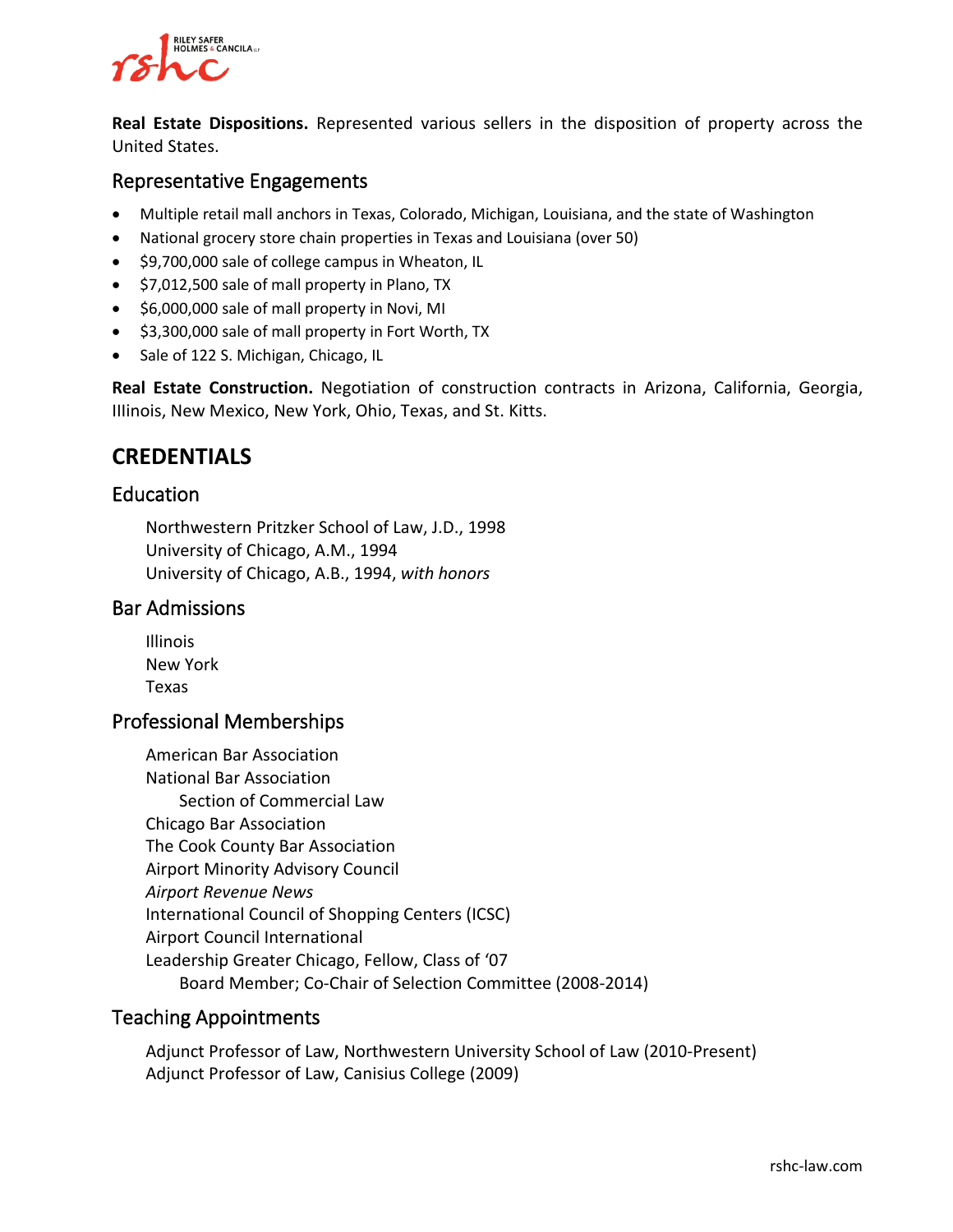

#### Honors & Awards

**Chicago's Notable Minorities in Law** *Crain's Chicago Business (2020)*

**Illinois Leading Lawyer** *Law Bulletin Media Leading Lawyers (2017-2021)*

**Lawdragon 500 Leading Lawyers in America** *Lawdragon Inc. (2019-2020)*

**The National Black Lawyers Top 100 (2015)**

**Notable Gen X Leaders in Law in Chicago** *Crain's Chicago Business (2019)*

**Most Influential Minority Lawyers in Chicago** *Crain's Chicago Business (2017)*

**Most Influential Black Lawyers** *Savoy Magazine (2015)*

**Chicago United Business Leader of Color (2013)**

**Illinois Super Lawyers** *Thomson Reuters (2011-2012)*

**40 Illinois Attorneys Under Forty** *Law Bulletin Media (2009)*

**Leadership Greater Chicago** *Fellow (2007)*

## **PUBLICATIONS & PRESENTATIONS**

- "How to Thrive in the Legal Profession & Personally During an Economic Recession & Social Unrest," (co-panelist) Black Men Lawyers' Association (BMLA) Roundtable (August 27, 2020)
- "The Prepared Partner: Weathering Industry Changes," (co-panelist) The Chicago Committee on Minorities in Large Law Firms Webinar (May 7, 2020)

"The Value of Social Capital," (featured speaker) CA LEADS INTERN PROGRAM (June 24, 2019) "Multi-Party Loans & Related Syndication Issues," (co-panelist and facilitator) Practical Law

- Institute's Commercial Real Estate Financing Forum 2019 (April 15, 2019)
- "Lifting As We Climb." (keynote speaker) Northwestern Pritzker School of Law Black Law Students Association's (BLSA) Annual Graduating Students Recognition and Alumni Banquet, Chicago, IL (April 12, 2018)
- "Law Firm Boot Camp for Junior Associates," (co-panelist) The Chicago Committee on Minorities in Large Law Firms, Ropes & Gray, Chicago, IL (March 2, 2018)
- "Authentic Leadership Panel," (co-panelist) Cushman & Wakefield Black History Month Celebration, Chicago, IL (February 27, 2018)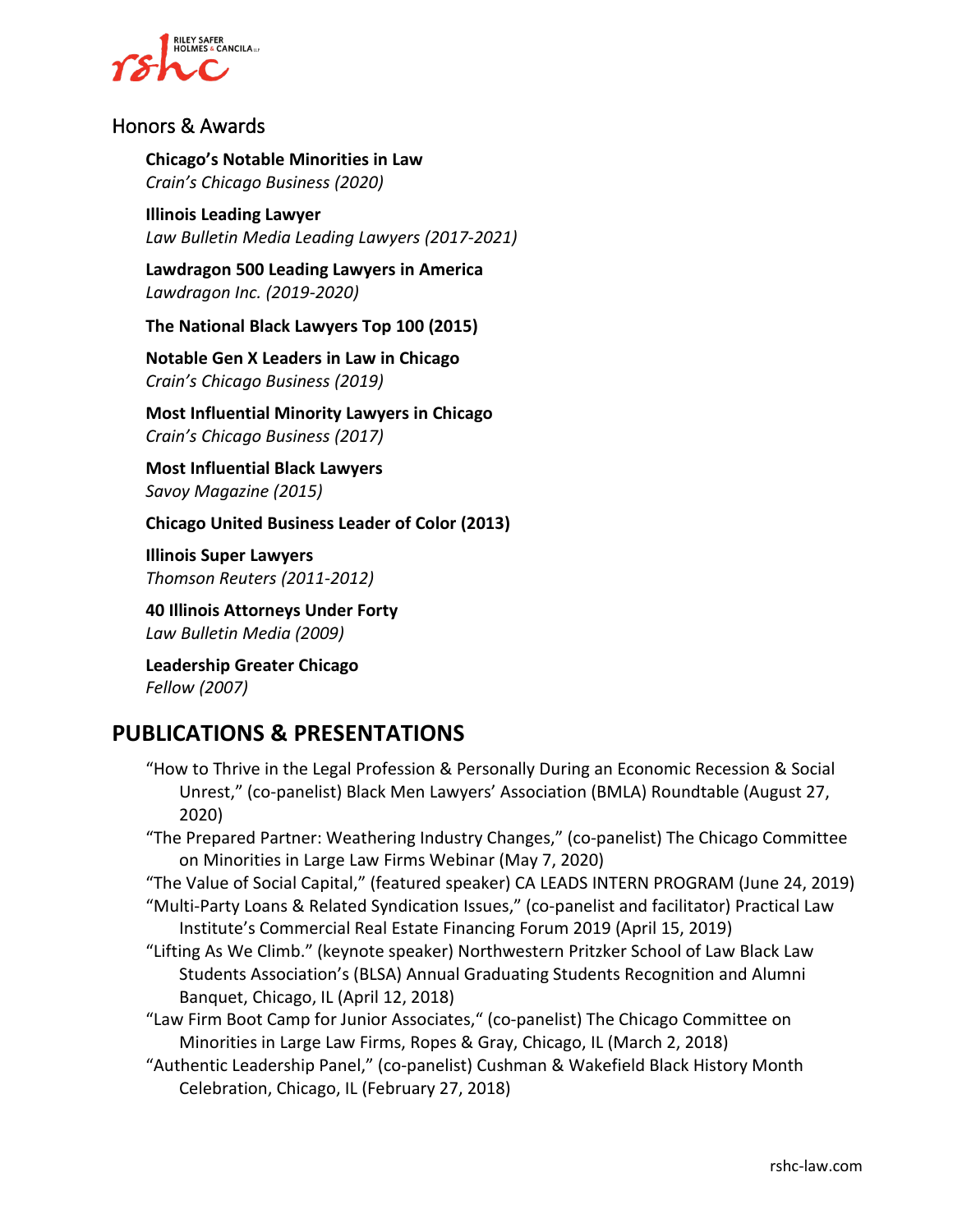# **RILEY SAFER<br>HOLMES & CANCILA**

- "Who Actually Sponsors Attorneys of Color? Inside the Minds of Sponsors," (co-panelist) 18<sup>th</sup> Annual Charting Your Own Career (CYOC) Conference, Orlando FL (February 10, 2018)
- "Joseph McCoy, Trailblazer and Natural Leader," (editorial profile) *Leading Lawyers Magazine—Real Estate, Construction & Environmental Edition* (January 2018)
- "From the Ground Up: Building a Successful Law Practice," National Summit of Black Women Lawyers, Chicago, IL (March 2017)
- "Practical Tools for Business Development: What You Can Do and Tips from the Top!," Women in Law Empowerment Forum, Chicago, IL (November 2016)
- "Should the Billable Hour Be Dead?," The National Bar Association, St. Louis, MO (July 2016) Entrepreneur Boot Camp, Women's Foodservice Forum, Dallas, TX (March 2016)
- "Making Your Mark: Leaders in the Legal Industry," Northwestern University School of Law, Chicago, IL (February 2016)
- 2015 Brownsfield Conference, Chicago, IL (September 2-4, 2015)
- "The Next Leadership Position," Leadership Council on Legal Diversity, New Orleans, LA (June 2015)
- "Airport Opportunities: Financing Your Business," AMAC, Ft. Lauderdale, FL (June 2015)
- "Financing and Lending Strategies for Success," Airport Revenue Conference & Exhibition, San Diego, CA (March 2015)
- "OMG, I Grew My Business," Strategic Planning and Exit Strategy for ACDBE Concession Operators, AMAC, Denver, CO (June 2014)
- "Leveraging Diversity Legal and Business Considerations," (co-author) ABA Forum on Franchising, Orlando, FL (October 2013)

"ACDBE Operating Companies and Their Capital Needs," AMAC, San Diego, CA (June 2012) The Council on Legal Education Opportunity (April 2012)

National Black Law Students Association 44<sup>th</sup> Annual Convention (March 2012)

"New Model for Accessing Capital Markets for ACDBEs That Have Brand Franchise Rights," ACI-NA Business Diversity Committee Meeting/ACI-NA Concessions Conference, Atlanta, GA (November 2011)

- "Preventing Fraud in DBE Programs," ACI-NA Annual Conference, San Diego, CA (October 2011)
- "Private Investors as an Alternative Financing Source for ACDBEs," AMAC, St. Louis, MO (June 2011)
- "The Impact of DOT's New Rule on DBEs and ACDBEs," (co-author) *Airport Business*  (June 2011)
- "The ABCs of Airport Joint Venture Agreements," ACI-NA 2010 Airport Concessions Conference, Phoenix, AZ (November 2010)
- "Retail Leasing at Airports and College Campuses," The International Council of Shopping Centers (ICSC) 40th Annual U.S. Shopping Center Law Conference, Hollywood, FL (November 2010)
- "Lessons Learned and Best Practices from Internal DBE Program Audits," ACI-NA 19th Annual Conference & Exhibition, Pittsburgh, PA (September 2010)
- "Structuring a Joint Venture," (co-author) *Airport Business* (May 2010)